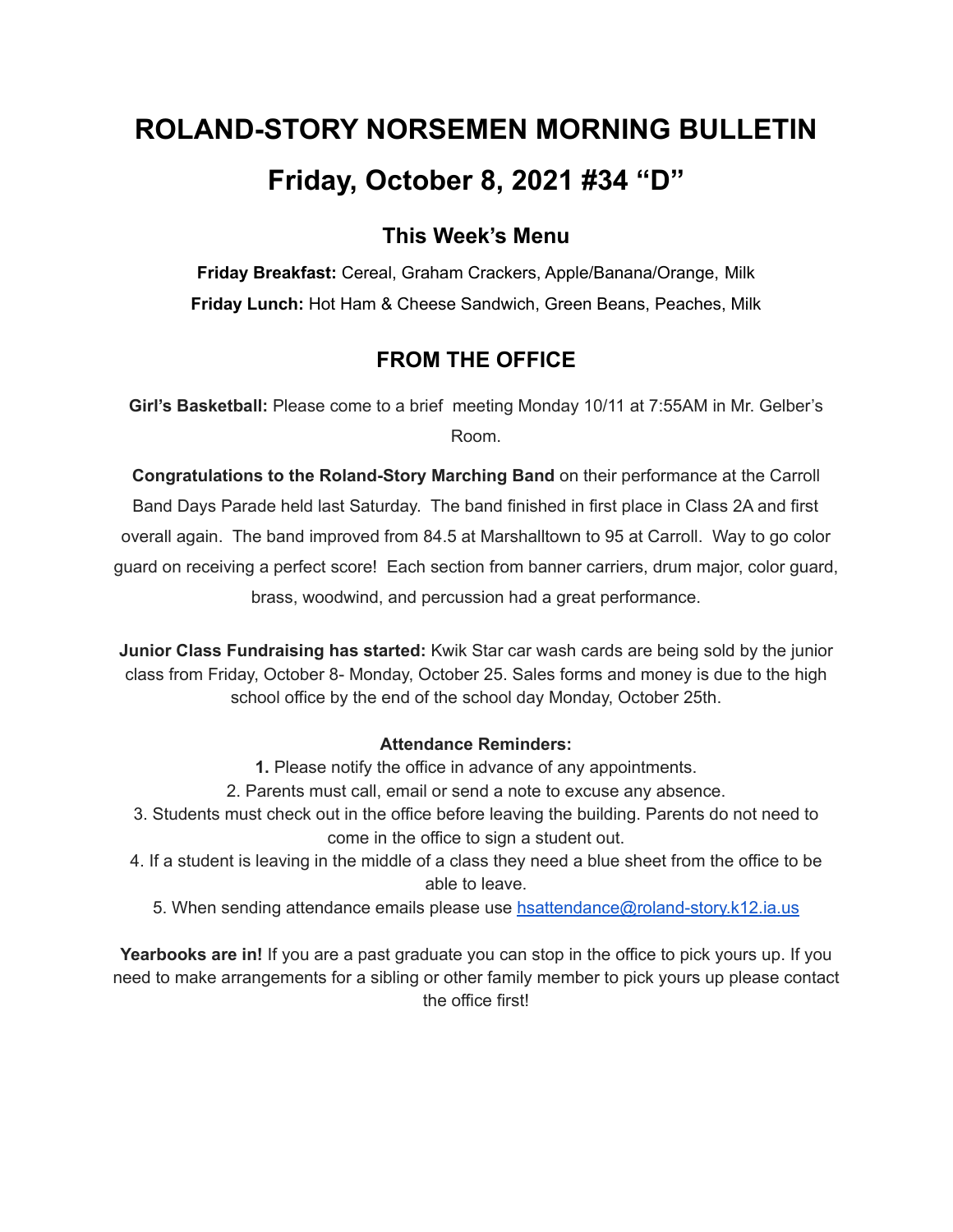

#### **[COUNSELOR](https://docs.google.com/document/d/1vmwczNPbDzXe9vFaG5LJMQ7NYDv-i4oQJHybqA65TUc/edit?usp=sharing) FOLDER (9-12)-Click here**

#### **Scholarships**

[StudentsScholarships.org](https://drive.google.com/file/d/1qbbp7lqeWGlW0ouOHrSolpv8U_P4g6cU/view) 1) YDI Scholarship- \$2,222 due 10/29 2) Voice of Democracy Scholarship- \$30,000 due 10/31 3) Scaredy Cat Scholarship- \$2,000 due 10/31 4) Stokes Educational Scholarship Program- \$30,000 due 10/31 5) Vivo Scholarship- \$1,000 due 10/31 6) Bold.org Community Scholarship- \$5,000 due 10/31 7) Cappex Scholarship- \$1,000 due 10/31 8) Discover Prudential Emerging Visionaries- \$15,000 due 11/4 9) Elks Most Valuable Student Competition- \$50,000 due 11/15 10) Real World Design Challenge Scholarships- \$50,000 due 11/20 11) Lamber-Goodnow Scholarships- \$6,000 due 12/1 12) Chuck Hall Star of Tomorrow Scholarship- \$2,000 due 12/1 13) Stand Up to Distracted Driving Scholarship- \$2,000 due 12/1 14) North American Van Lines Logistics Scholarship- \$1,000 due 12/15 15) Medical Scrubs Collection Scholarship- \$1,000 due 12/15

### **ATHLETIC ACTIVITIES FOR THE WEEK**

#### **Friday 10/8**

JV2 Football @ West Marshall 4:45pm Varsity Football @ West Marshall 7:30pm

#### **Saturday 10/9**

Varsity Volleyball Tournament @ Hampton-Dumont 9:00am

#### **Dates to Remember**

10/12- Key Club Meeting